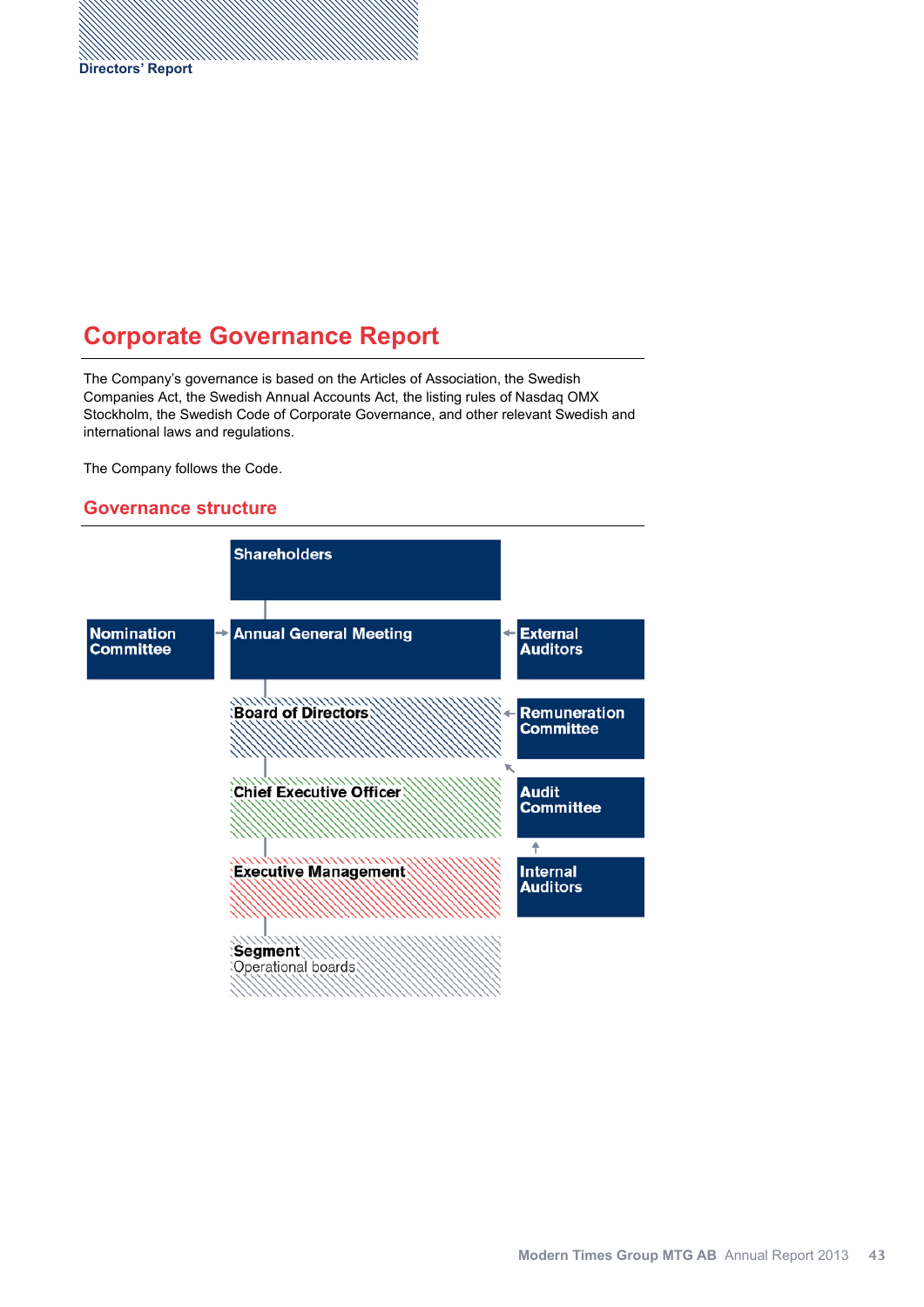**Shares and shareholders** The share capital consists of Class A, Class B and Class C shares. The holder of one Class A share is entitled to ten voting rights. Holders of Class B and Class C shares are entitled to one voting right for each share. The Class A and B shares entitle the holder to the same proportion of assets and earnings and carry equal rights in terms of dividends. The holder of a Class C share is not entitled to dividends. For further information about the Company's shares, see under the heading The MTG share, page 39.

Information regularly provided to shareholders includes interim reports and full year reports, Annual Reports and press releases on significant events occurring during the year. All reports, press releases and other information can be found on MTG's website www.mtg.se.

**Annual General Meeting** The Annual General Meeting is the highest decision-making body in a limited liability company and it is at the Annual General Meeting where all shareholders can exercise their right to decide on issues affecting the Company and its operations.

The authority and work of the Annual General Meeting are primarily based on the Companies Act and the Code as well as on the Articles of Association adopted by the Annual General Meeting.

The Annual General Meeting of shareholders shall be held within six months after the end of the financial year. At the Annual General Meeting, resolutions shall be passed with respect to the adoption of the income statement and balance sheet as well as the consolidated income statement and statement of financial position, the disposition of the Company's earnings according to the adopted balance sheet, the discharge of liability for the Board of Directors and the Chief Executive Officer, appointment of the Board of Directors and their Chairman and the Company's auditors, and certain other matters provided for by law and the Articles of Association.

Shareholders wishing to have matters considered at the Annual General Meeting should submit their proposals in writing at least seven weeks before the Annual General Meeting in order to guarantee that their proposals may be included in the notice to the Meeting. Details on how and when to submit proposals to MTG can be found on www.mtg.se.

Shareholders who wish to participate in the Annual General Meeting must be duly registered as such with Euroclear Sweden AB. The shareholders may then attend and vote at the meeting in person or by proxy. A shareholder wishing to attend the Annual General Meeting must notify MTG of his or her intention to attend. The manner in which to notify MTG can be found in the notice convening the Annual General Meeting.

Those shareholders, who cannot attend the Annual General Meeting in person and wish to be represented by a proxy, must authorise the proxy by issuing a power of attorney. If such power of attorney is issued by a legal entity, an attested copy of the certificate of registration must be attached. The original power of attorney and the certificate of registration, where applicable, are to be sent to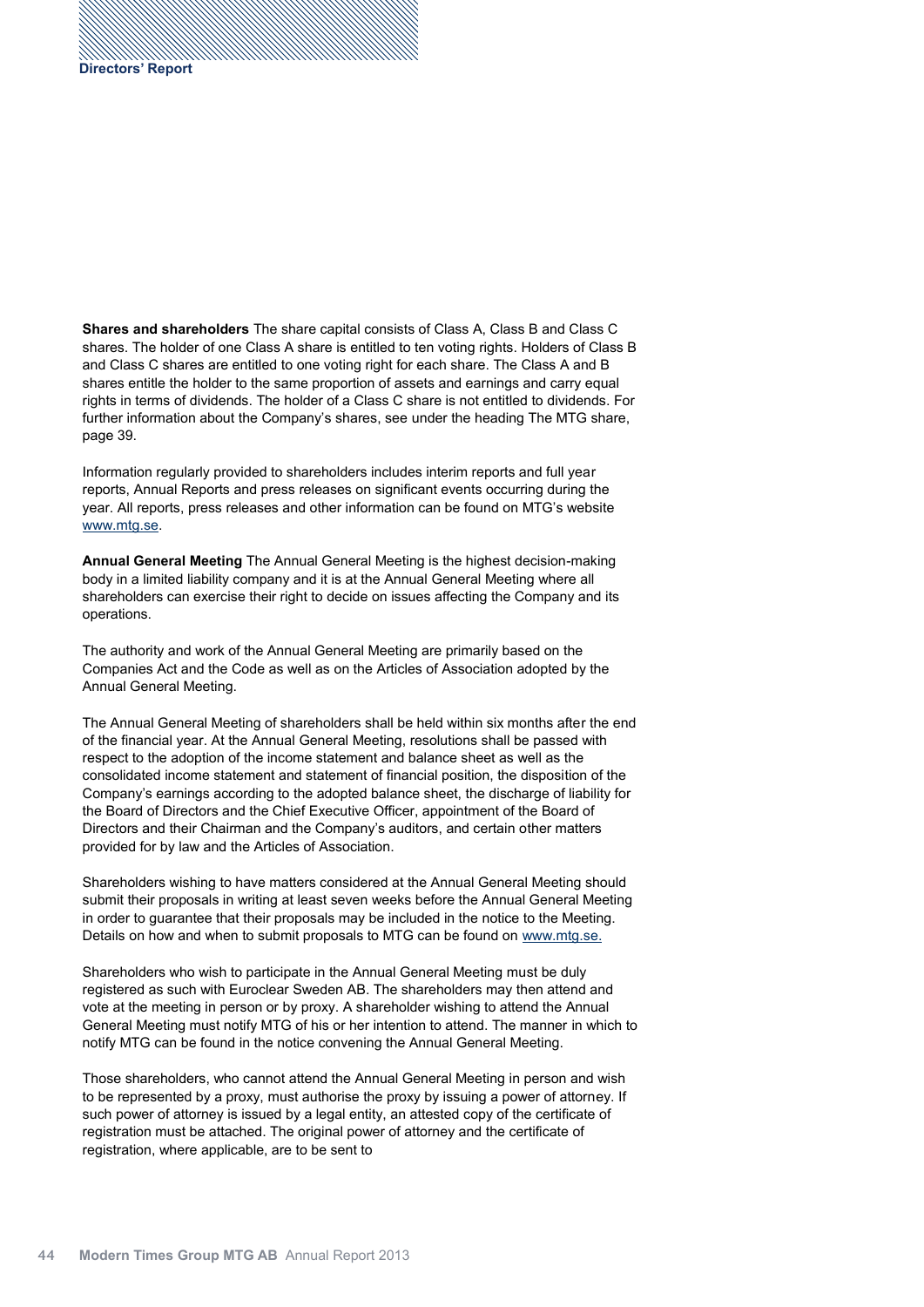Modern Times Group MTG AB, c/o Computershare AB, P.O. Box 610, SE-182 16 Danderyd, Sweden, well in advance of the Meeting. The form to use for a power of attorney can be found on Modern Times Group MTG AB's website www.mtg.se.

The Annual General Meeting for the 2013 financial year will be held on 13 May 2014 in Stockholm.

## **Nomination procedure**

**The Nomination Committee** The Nomination Committee's tasks include:

- To evaluate the Board of Directors' work and composition
- To submit proposals to the Annual General Meeting regarding the election of Board Directors and the Chairman of the Board
- To prepare proposals regarding the election of Auditors in cooperation with the Audit Committee (when appropriate)
- To prepare proposals regarding the fees to be paid to Board Directors and to the Company's Auditors
- To prepare proposals for the Chairman of the Annual General Meeting
- To prepare proposals for the administration and order of appointment of the Nomination Committee for the Annual General Meeting.

Following a resolution of the Annual General Meeting of Modern Times Group MTG AB in May 2013, a Nomination Committee was established, consisting of major shareholders in Modern Times Group MTG AB with Cristina Stenbeck as convener. The committee comprises Cristina Stenbeck, Investment AB Kinnevik; Marianne Nilsson, Swedbank Robur funds; and Hans Ek, SEB Funds. The members of the Nomination Committee do not receive any remuneration for their work.

The Nomination Committee will submit a proposal for the composition of the Board of Directors and Chairman of the Board to be presented to the 2014 Annual General Meeting for approval. Shareholders wishing to propose candidates for election to the Modern Times Group MTG AB Board of Directors should submit their proposals in writing.

**The Board of Directors as at 31 December 2013** The Board of Directors of Modern Times Group MTG AB comprises seven Non-Executive Directors. The members of the Board of Directors are David Chance, Mia Brunell Livfors, Blake Chandlee, Simon Duffy, Lorenzo Grabau, Michelle Guthrie, and Alexander Izosimov. The Board of Directors and its Chairman, David Chance, were re-elected, and Michelle Guthrie was elected for the first time at the Company's Annual General Meeting of Shareholders on 14 May 2013. Cristina Stenbeck and Michael Lynton declined a re-election at the Annual General Meeting. Biographical information on each Board member is provided on pages 53-55 of this report.

**Responsibilities and duties of the Board of Directors** The Board of Directors has the overall responsibility for MTG's organisation and administration. The Board of Directors is constituted to provide effective support for, and control of, the activities of the Executive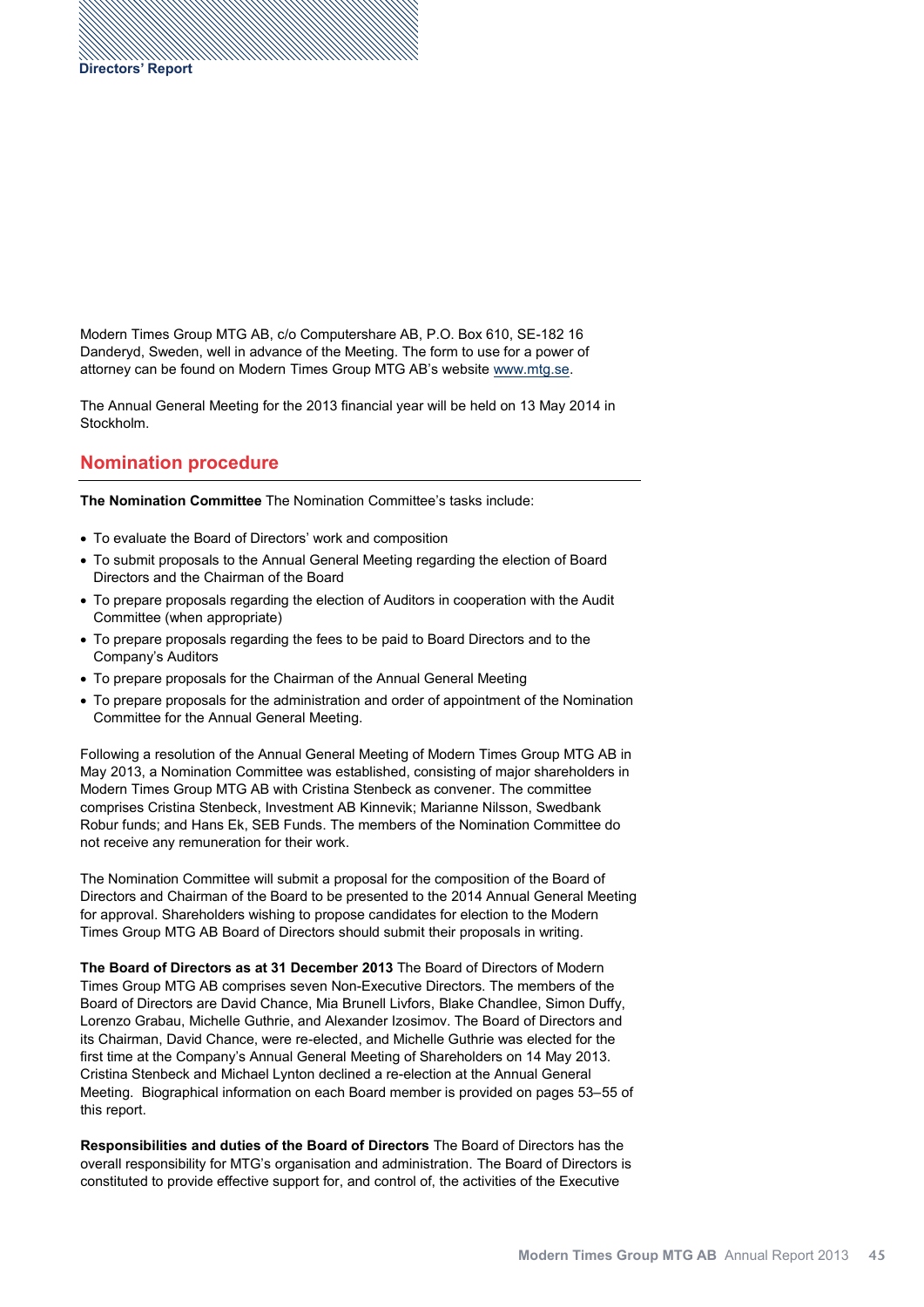Management of the Company. The Board has adopted working procedures for its internal activities which include rules pertaining to the number of Board meetings to be held, the matters to be handled at such regular Board meetings, and the duties of the Chairman. The work of the Board is also governed by rules and regulations which include the Companies Act, the Articles of Association, and the Code.

In order to carry out its work more effectively, the Board has appointed a Remuneration Committee and an Audit Committee. These committees handle business within their respective segment and present recommendations and reports on which the Board may base its decisions and actions. However, all members of the Board have the same responsibility for decisions made and actions taken, irrespective of whether issues have been reviewed by such committees or not.

**CR Advisory Group** A CR Advisory Group was established in 2013 to support the Board on corporate responsibility topics. The Group consists of six members including Board Directors Mia Brunell Livfors and Michelle Guthrie.

The Board has also adopted procedures for instructions and mandates to the Chief Executive Officer. These procedures require that investments in non-current assets of more than SEK 2,000,000 have to be approved by the Board. The Board also has to approve large-scale programming investments and other significant transactions including acquisitions and closures or disposals of businesses. In addition, the Board has also issued written instructions specifying when and how information, which is required in order to enable the Board to evaluate the Group's and its subsidiaries' financial positions, should be reported.

**Ensuring quality in financial reporting** The working procedures determined annually by the Board include instructions on the type of financial reports and similar information which are to be submitted to the Board. In addition to the full-year report, interim reports and the annual report, the Board reviews and evaluates comprehensive financial information regarding the Group as a whole and the entities within the Group.

The Board also reviews, primarily through the Group's Audit Committee, the most important accounting principles applied by the Group in financial reporting, as well as major changes in these principles. The tasks of the Audit Committee also include reviewing reports regarding internal control and financial reporting processes, as well as internal audit reports submitted by the Group's internal audit function. The Group's external auditors report to the Board as necessary, but at least once a year. A minimum of one such meeting is held without the presence of the CEO or any other member of Excecutive Management. The external auditor also attend the meetings of the Audit Committee. Minutes are taken at all meetings and are made available to all Board members and to the auditor.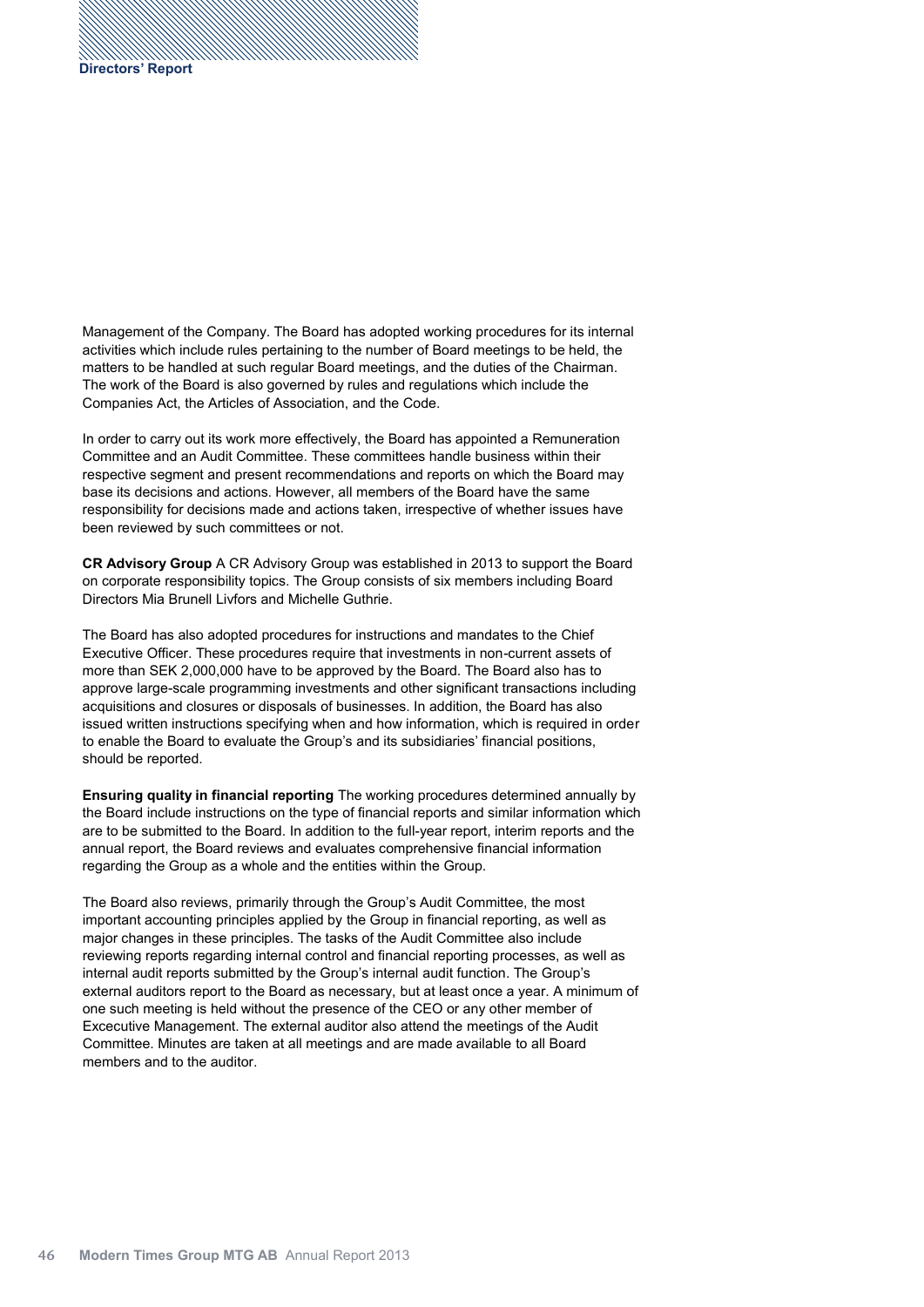## **Board of Directors during**

| <b>Name</b>           | <b>Position</b>                   | <b>Born</b> | <b>Nationality</b>      | <b>Elected</b> | Independent<br>to major<br>shareholders | Independent<br>to company<br>and its<br>management | <b>Remuneration</b><br><b>Committee</b> | <b>Audit</b><br>Committee |
|-----------------------|-----------------------------------|-------------|-------------------------|----------------|-----------------------------------------|----------------------------------------------------|-----------------------------------------|---------------------------|
| David Chance          | Chairman                          | 1957        | American<br>and British | 1998           | Yes                                     | Yes                                                | Member                                  |                           |
| Mia Brunell Livfors   | Member                            | 1965        | Swedish                 | 2007           | <b>No</b>                               | Yes                                                | Member                                  |                           |
| <b>Blake Chandlee</b> | Member                            | 1966        | American                | 2012           | Yes                                     | Yes                                                |                                         |                           |
| Simon Duffy           | Member                            | 1949        | <b>British</b>          | 2008           | Yes                                     | Yes                                                |                                         | Chairman                  |
| Lorenzo Grabau        | Member                            | 1965        | Italian                 | 2011           | <b>No</b>                               | Yes                                                | Chairman                                | Member                    |
| Michelle Guthrie      | Member<br>from 14<br>May<br>2013  | 1965        | Australian              | 2013           | Yes                                     | Yes                                                |                                         | Member                    |
| Alexander Izosimov    | Member                            | 1964        | Russian                 | 2008           | Yes                                     | Yes                                                |                                         | Member                    |
| Michael Lynton        | Member<br>until 14<br>May<br>2013 | 1960        | American<br>and British | 2009           | Yes                                     | Yes                                                |                                         | Former<br>Member          |
| Cristina Stenbeck     | Member<br>until 14<br>May<br>2013 | 1977        | American<br>and Swedish | 2003           | No                                      | Yes                                                |                                         |                           |

## **Board working procedures**

**Remuneration Committee** The Remuneration Committee comprises Lorenzo Grabau as Chairman and David Chance and Mia Brunell Livfors. The Board of Directors commissions the work of the Remuneration Committee. The responsibilities of the Remuneration Committee include

- issues related to salaries, pension plans, bonus programmes
- the employment terms for the Chief Executive Officer and Executive Management within MTG
- advise the Board on long-term incentive schemes.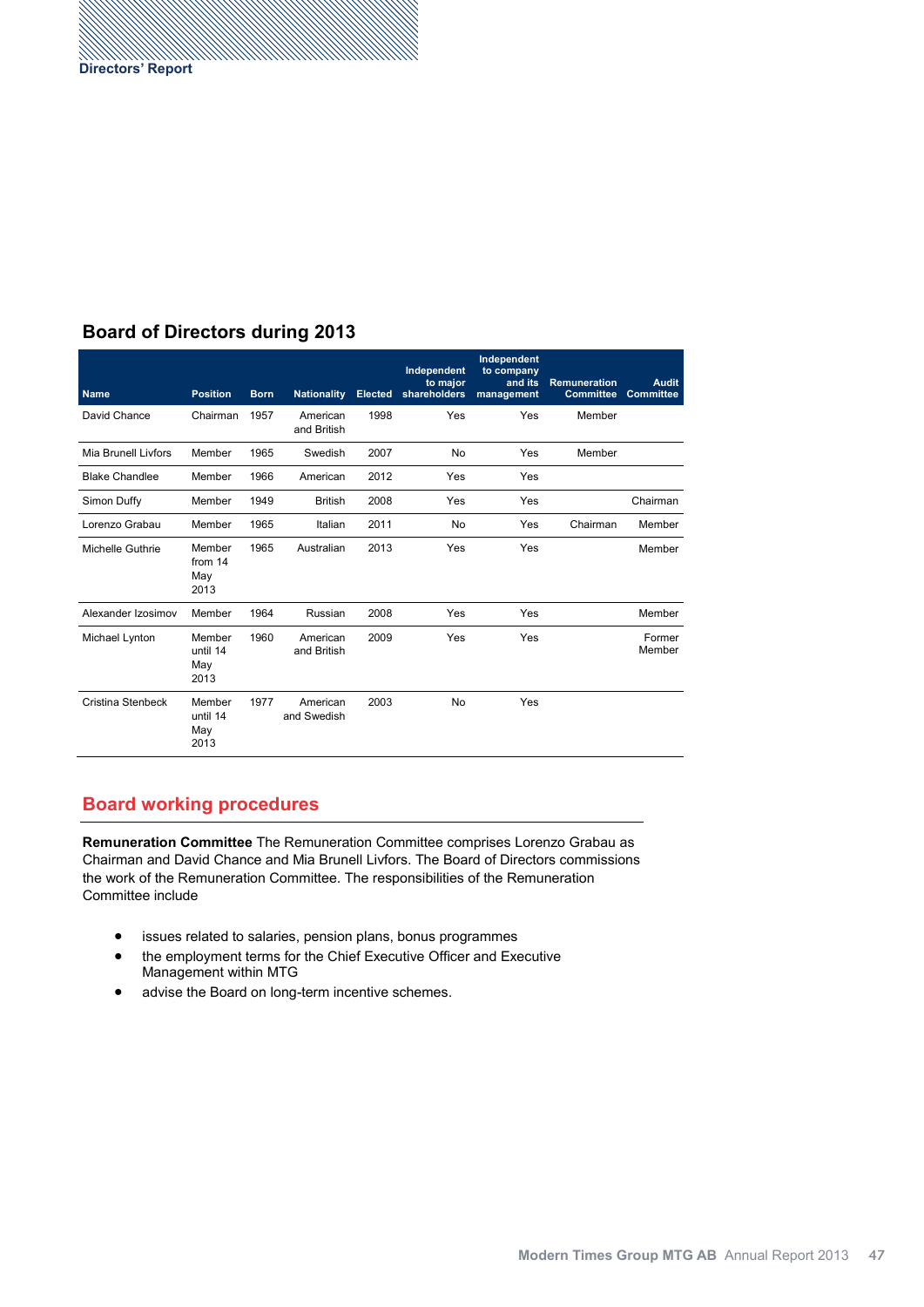**Audit Committee** The Audit Committee comprises Simon Duffy as Chairman, Lorenzo Grabau, Michelle Guthrie and Alexander Izosimov. The Audit Committee's responsibility is to

- monitor the company's financial reporting
- monitor the company's efficiency relating to internal control, internal audit and risk management
- keep informed regarding the audit of the annual report and the consolidated accounts
- review and monitor the impartiality and independence of the auditor, with special attention to the services provided other than audit
- assist the Nomination committee to prepare for the election of auditors at the Annual General Meeting

In addition, the Audit Committee should, when applicable, monitor and secure the quality and fairness of transactions with related parties.

**Remuneration to Board members** The remuneration of the Board members is proposed by the Nomination Committee, comprising the Company's largest shareholders and approved by the Annual General Meeting. The Nomination Committee proposal is based on benchmarking of peer group company compensation and company size. Information on the remuneration of Board members is provided in Note 27 to the Accounts in this Report. Board members do not participate in the Group's incentive schemes.

**Work of the Board during 2013** The Board reviewed the financial position of Modern Times Group MTG AB and the Group on a regular basis during the year. The Board also regularly dealt with matters involving acquisitions, the establishment of new operations, and matters related to investments in programming and non-current assets. The Board of Directors also reviewed the Group's strategies and forward development plans.

The Board of Directors had 10 meetings during 2013.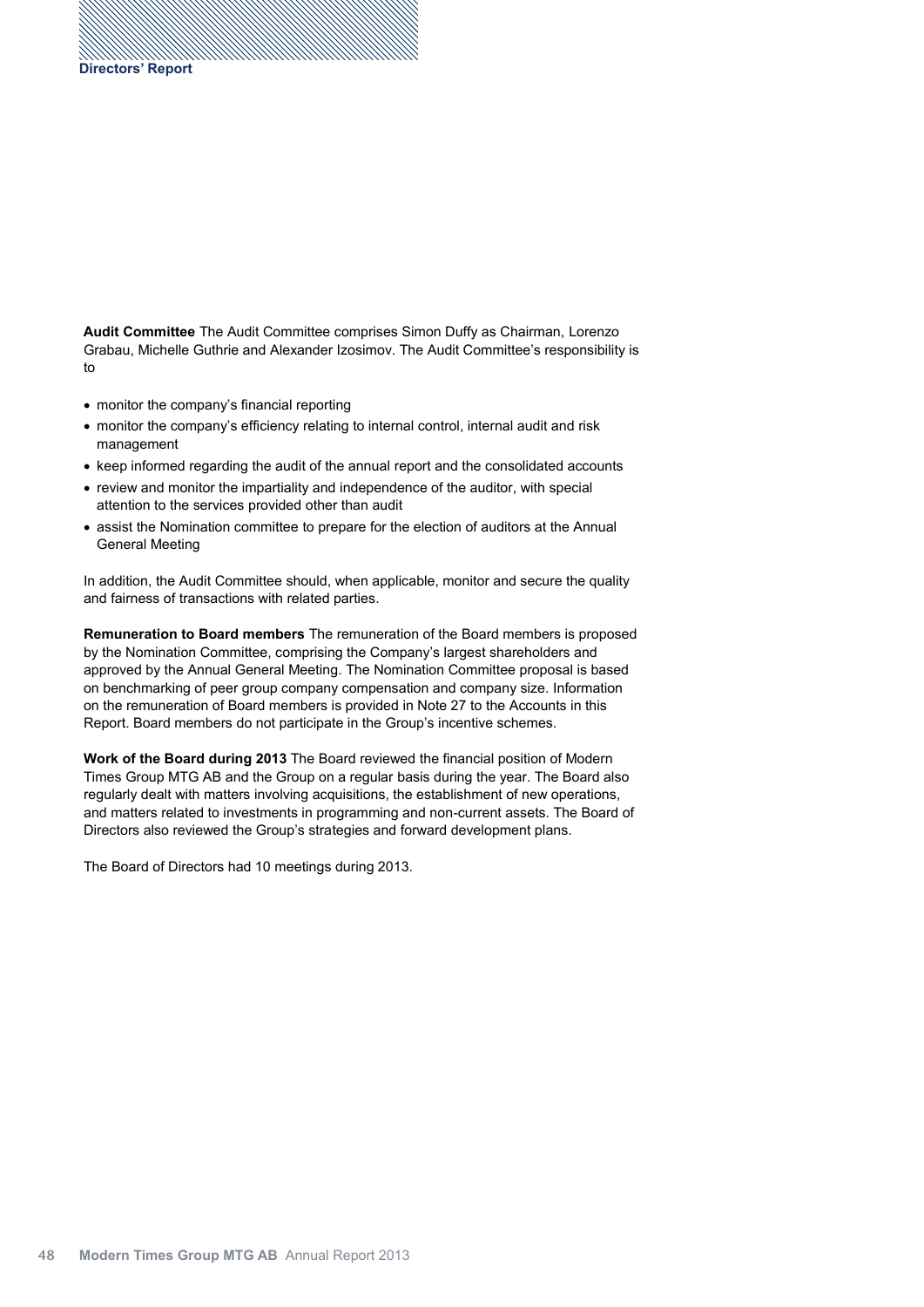## **Attendance at Board and Committee Meetings**

| <b>Board of Directors</b>                                | meetings | <b>Board Remuneration</b><br><b>Committee</b> | <b>Audit</b><br><b>Committee</b> |
|----------------------------------------------------------|----------|-----------------------------------------------|----------------------------------|
| Meetings until the Annual General Meeting<br>14 May 2013 | 2        | 2                                             | 1                                |
| Meetings from the Annual General Meeting<br>14 May 2013  | 8        | 2                                             | 3                                |
| Total number of meetings                                 | 10       | 4                                             | 4                                |
| David Chance, Chairman                                   | 10/10    | 4/4                                           |                                  |
| Mia Brunell Livfors                                      | 10/10    | 4/4                                           |                                  |
| <b>Blake Chandlee</b>                                    | 6/10     |                                               |                                  |
| Simon Duffy                                              | 10/10    |                                               | 4/4                              |
| Lorenzo Grabau                                           | 10/10    | 4/4                                           | 3/4                              |
| Michelle Guthrie (from 14 May 2013)                      | 8/8      |                                               | 3/3                              |
| Alexander Izosimov                                       | 10/10    |                                               | 3/4                              |
| Michael Lynton (until 14 May 2013)                       | $-12$    |                                               | 1/1                              |
| Cristina Stenbeck (until 14 May 2013)                    | 2/2      |                                               |                                  |

## **External auditors**

The Company's auditors are elected by the Annual General Meeting for a period of four years. KPMG was elected as MTG's lead auditors in 2010 and has been external auditors since 1997. Joakim Thilstedt, authorised public accountant, is responsible for the audit of the Company on behalf of KPMG since December 2013 and replaced Åsa Wirén Linder, authorised public accountant who has been responsible for the audit of the Company on behalf of KPMG since 2012. Audit assignments have involved the examination of the annual report and financial accounting, the administration by the Board and the CEO, other tasks related to the duties of a company auditor and consultation or other services which may result from observations noted during such examination or the implementation of such other tasks. All other tasks are defined as other assignments.

The auditors report their findings to the shareholders by means of the auditors' report, which is presented to the Annual General Meeting. In addition, the auditors report detailed findings at each of the ordinary meetings of the Audit Committee and to the full Board once a year.

KPMG provided certain additional services for the years 2013 and 2012. These services comprised tax compliance work, advice on accounting issues, and advice on processes and internal controls and other assignments of a similar kind and closely related to the auditing process. For more detailed information concerning the auditors' fees, see Note of the notes to the consolidated financial statements.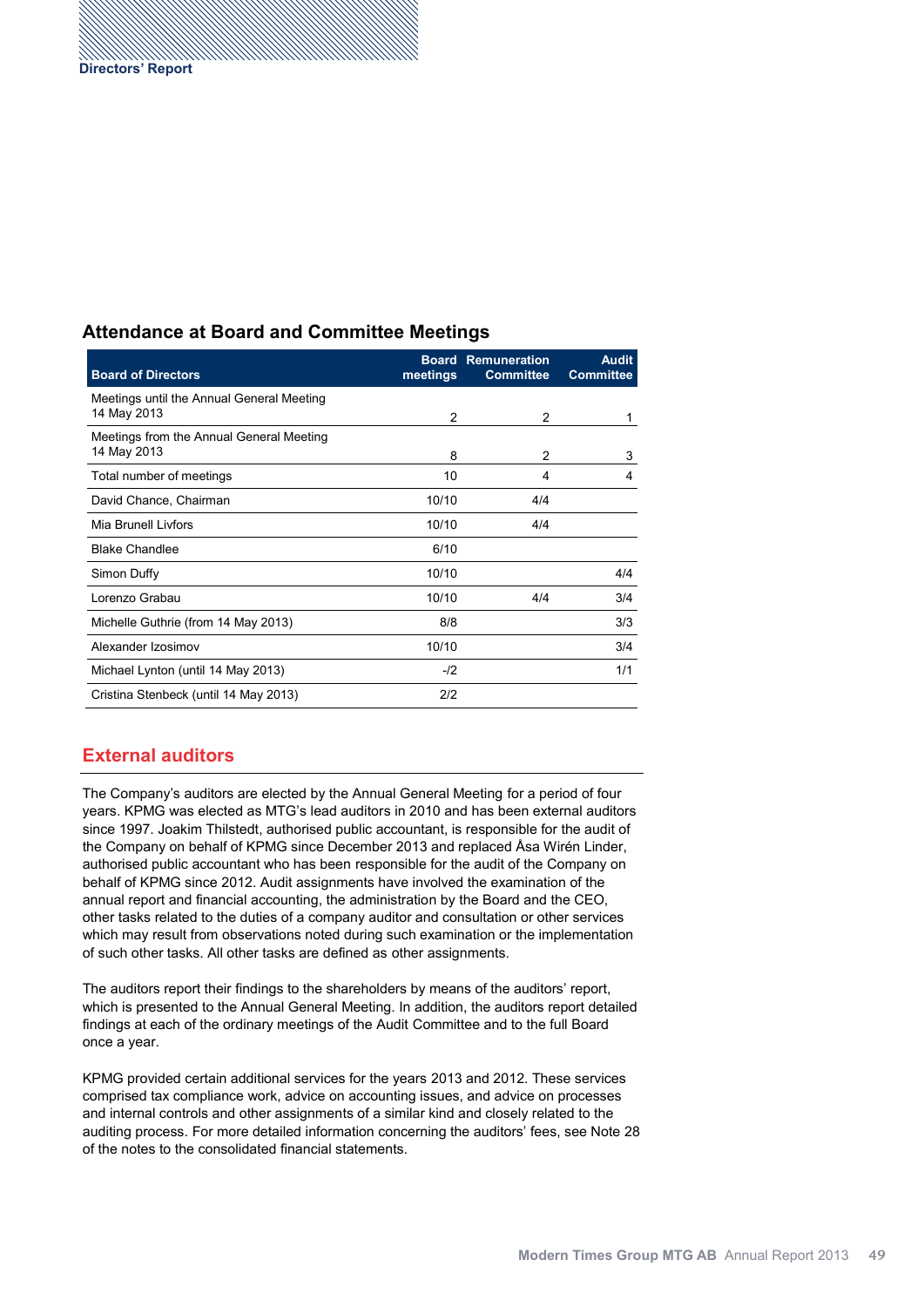**Pre-approval policies and procedures for non-audit related services** In order to ensure the auditor's independence, the Audit Committee has established pre-approval policies and procedures for non-audit related services to be performed by the external auditor. The policy was approved in June 2012 by the Audit Committee of MTG.

#### **Executive Management**

MTG's Executive Management comprises the Chief Executive Officer CEO , the Chief Financial Officer (CFO), and Executive Vice Presidents ((EVP). Biographical information on each executive is provided on pages 56–60 of this report.

**Chief Executive Officer** The CEO is responsible for the ongoing management of the Company in accordance with the guidelines and instructions established by the Board.

The CEO and the Executive Management team, supported by the various employee functions, are responsible for the adherence to the Group's overall strategy, financial and business control, financing, capital structure, risk management and acquisitions. Among other tasks, this includes preparation of financial reports and communication with the stock market and other issues. The Company guidelines and policies issued include financial control, communication, brands, business ethics and personnel policies.

There is an operational board for each of the segments. The Chief Executive Officer chairs the operational board meetings, which are attended by the Executive Management of the relevant business segments and the Chief Financial Officer and other Executive Vice Presidents.

**Executive remuneration** The current guiding principles for executive remuneration and the proposals for 2014 are described under the heading Executive Remuneration on pages 36-37.

The remuneration paid to the Group's Executive Management, as well as information about the beneficial ownership of the Company shares and other financial instruments are set out in Note 27 to the Accounts of this report.

**Share based long-term incentive plans** The Group has three outstanding share based long-term incentive programmes, decided upon in 2011, 2012 and 2013. For information about these programmes, see Note 27 to the Accounts of this report and the MTG website at www.mtg.se.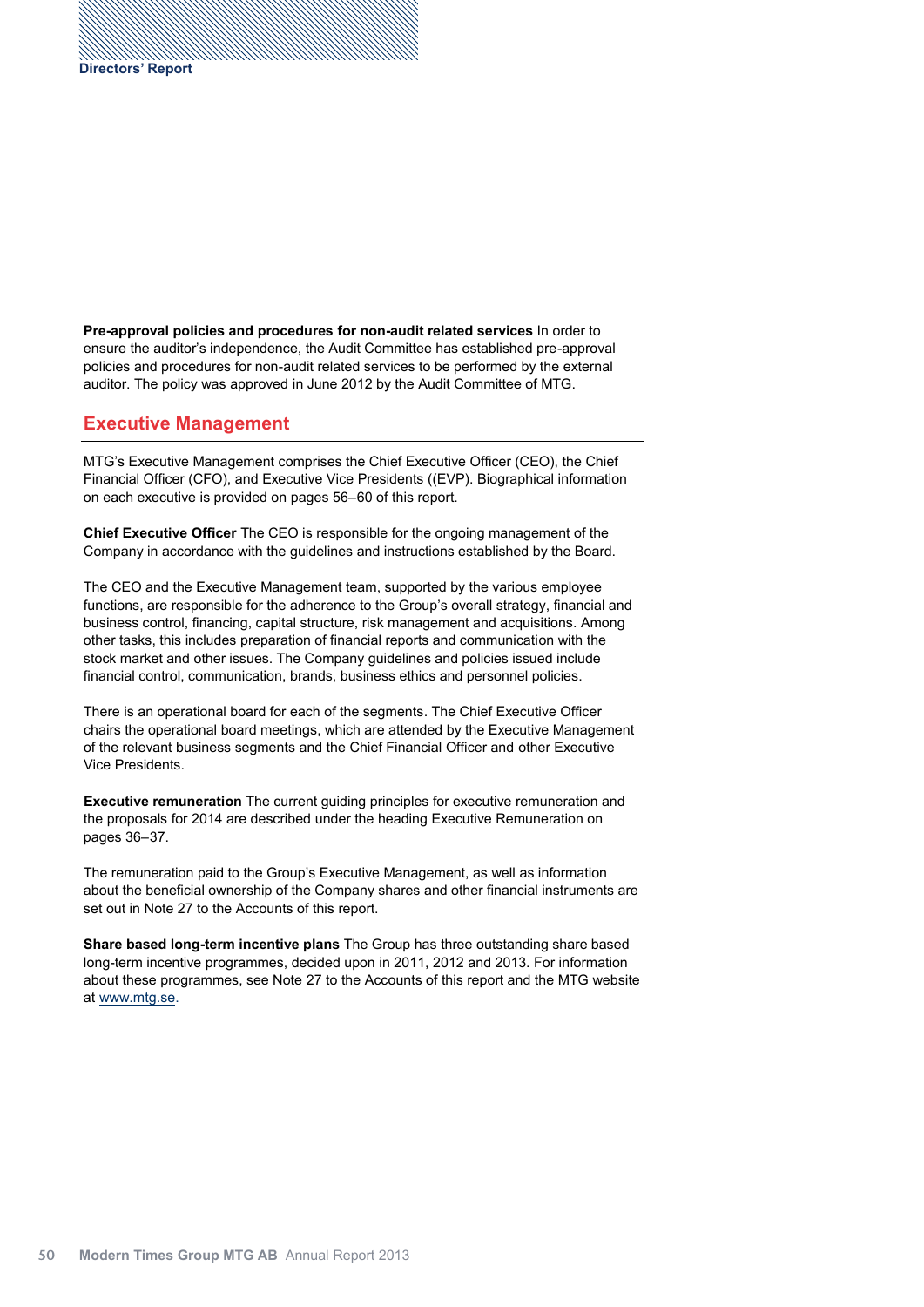## **Internal control report**

The processes for internal control, risk assessment, control activities, information and communication, and monitoring regarding the financial reporting are designed to ensure reliable overall financial reporting and external financial statements in accordance with International Financial Reporting Standards, applicable laws and regulations and other requirements for listed companies on Nasdaq OMX Stockholm. This process involves the Board, Executive Management and personnel.

**Control environment** The Board has specified a set of instructions and working plans regarding the roles and responsibilities of the Chief Executive Officer and the Board committees. The Board also has a number of established basic guidelines, which are important for its work on internal control activities. This includes monitoring performance against plans and prior years. The Audit Committee assists the Board in overseeing various issues such as monitoring internal audit and establishing accounting principles applied by the Group.

The responsibility for maintaining an effective control environment and internal control over financial reporting is delegated to the Chief Executive Officer. Other Executive Managers at various levels have respective responsibilities. The Executive Management regularly reports to the Board according to established routines and in addition to the Audit Committee's reports. Defined responsibilities, instructions, guidelines, manuals and policies together with laws and regulations form the control environment. All employees are accountable for compliance with these guidelines.

**Risk assessment and control activities** The Company has prepared a model for assessing risks in all segments in which a number of items are identified and analyzed. These risks are reviewed regularly by the Board of Directors and by the Audit Committee, and include both the risk of losing assets as well as irregularities and fraud. The process involves all Group companies, segments and business units. Overall coordination is done centrally by the Group's Risk Management staff function. In addition to that a Risk Committee has been established comprising Group top management representatives. The purpose is to provide a group-wide overview and a basis for decision-making regarding risk management. Risk management is performed through an appropriate balance between preventive and risk-reducing measures. The most important segments are compliance with the broadcasting regulations, control and follow-up on penetration, share of viewing and listeners, broadcasting continuity and the development of advertising markets. The respective managers are in charge of risk management in the Group's companies, segments and business units. The responsibility encompasses the day-to-day work focused on operational and other relevant risks, and on leading risk management activities in their own areas of responsibility. The managers are supported by central Group resources.

**Information and communication** Guidelines and manuals used in the Company's financial reporting are communicated to the employees concerned. There are formal as well as informal information channels to the Executive Management and to the Board of Directors for information from the employees identified as significant. Guidelines for external communication ensure that the Company applies the highest standards for providing accurate information to the financial market.